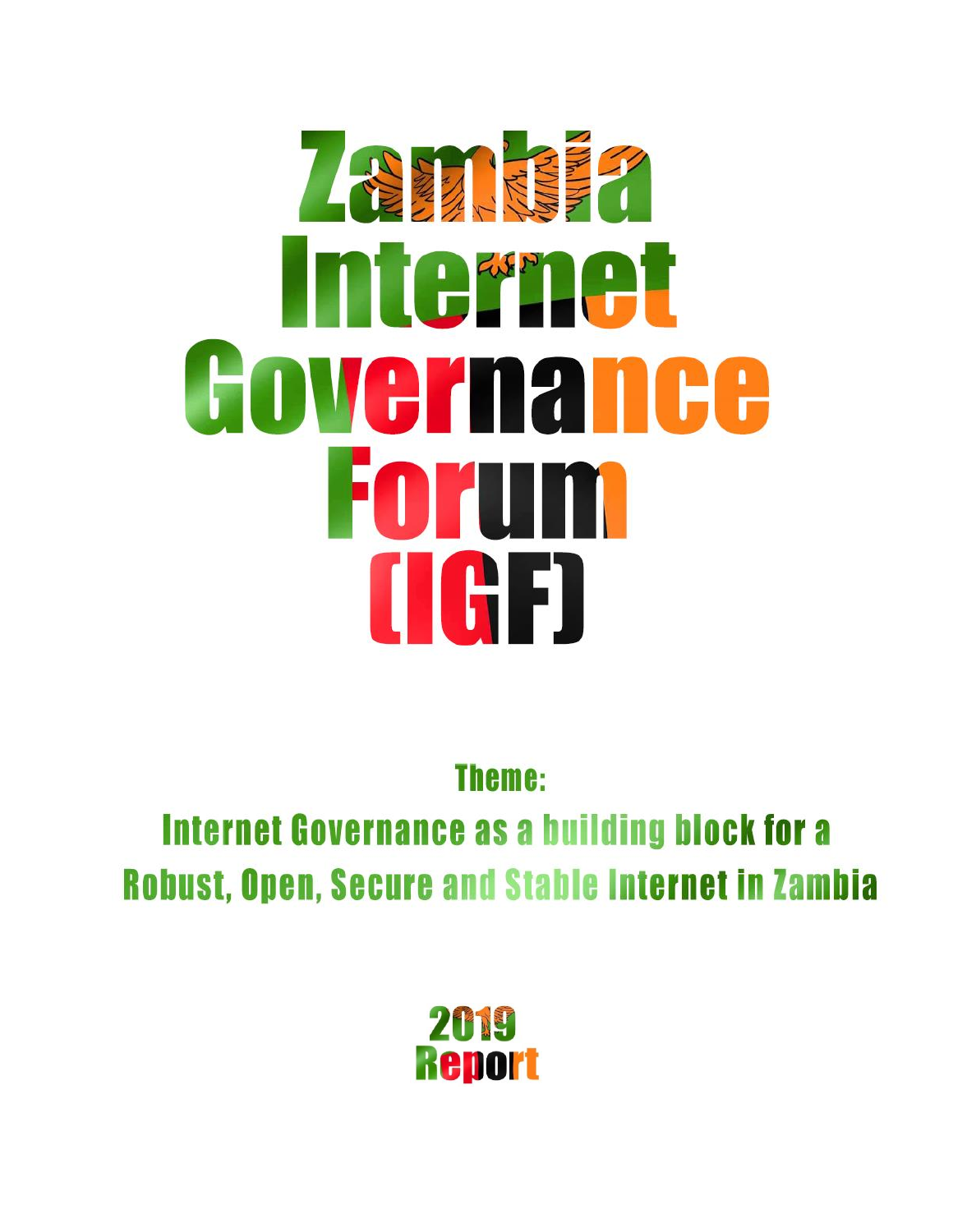## **Table of Contents**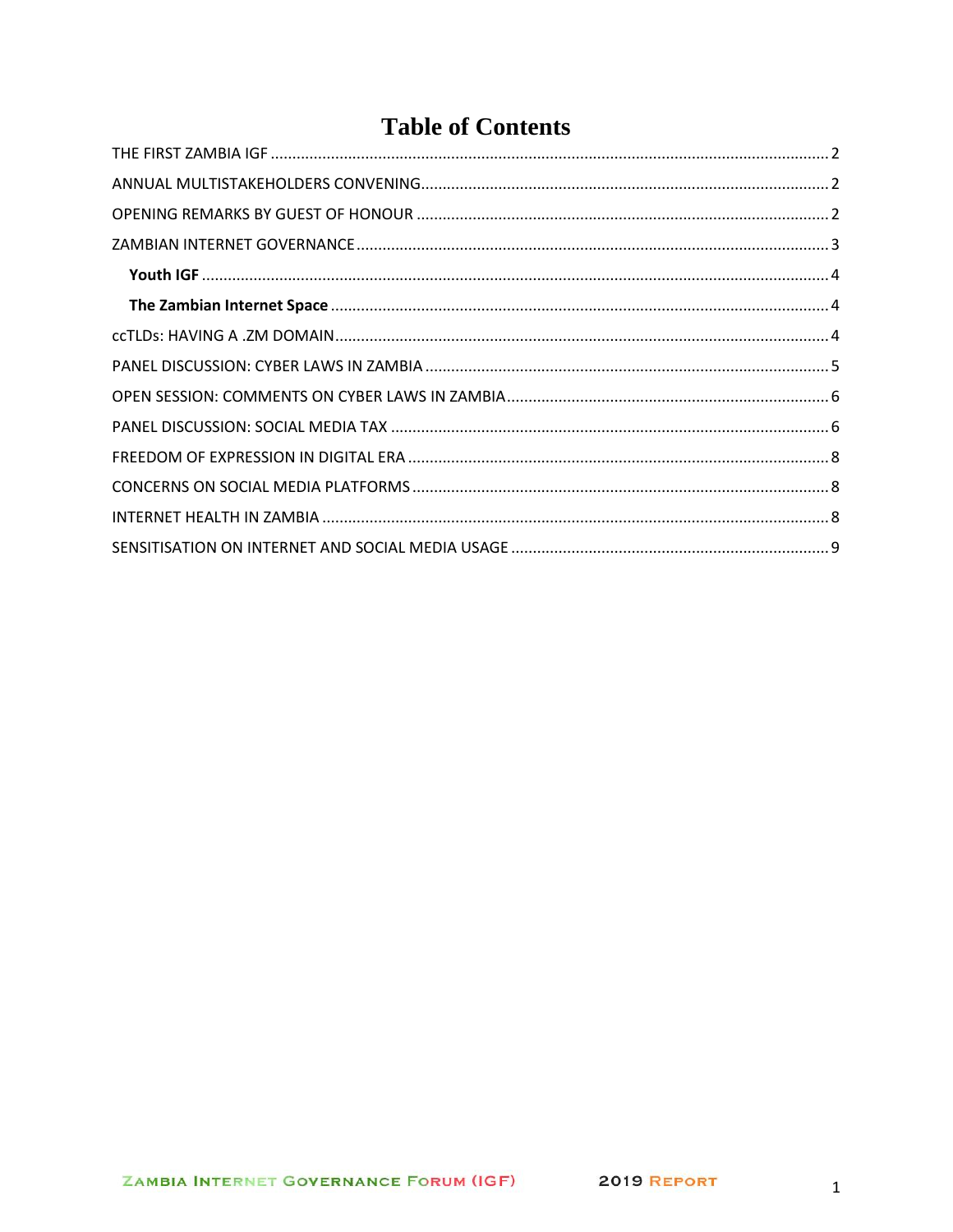## <span id="page-2-0"></span>**THE FIRST ZAMBIA IGF**

The first Zambia Internet Governance Forum (IGF) was held for 2 days from  $7<sup>th</sup> - 8<sup>th</sup>$  November 2019 at Cresta Golf View in Lusaka. It was held under the theme: **Internet Governance as a building block for a Robust, Open, Secure and Stable Internet in Zambia.** Majority of those who participated were from Lusaka with a few coming from outside Lusaka. A total of more than 87 particpants attended the event.

The meeting was organized by the Zambia IGF Organising team with the help of Bloggers of Zambia.

## <span id="page-2-1"></span>**ANNUAL MULTISTAKEHOLDERS CONVENING**

The need for the forum was realized as many issues pertaining Internet governance ini the country needed to be discussed and possibly have resolutions pushed for consideration in the policy making process. The National Coordinator, Michael Ilishebo, during his welcoming remarks highlighted the importance of the forum and the need for its continuity. He briefly explained to the attendants of the forum on what the IGF is about and why its important in the Internet ecosystem.

## <span id="page-2-2"></span>**OPENING REMARKS BY GUEST OF HONOUR**

The first Zambia IGF invited Zambia Information and Communication Technology Authority (ZICTA) Director General as guest of honor who was represented by Mr. Elliot Kabalo, Manager Standards and Networks

The ZICTA Director noted the life without the Internet in this era is rather difficult to complete most tasks if not impossible. He observed that the coming of the Internet space has not only made life easy but also hard as cybercrimes have in the recent years increased gradually.

"As we make strides towards achieving a safe digital ecosystem, questions such as how do we harness the benefits of digital technologies while limiting the potential harms to citizens, enterprises, and also governments arise. How do we ensure digital inclusion of all people in this dynamic environment and how to we mitigate the risks associated with bringing large numbers of people online?" Mr. Kabalo observed.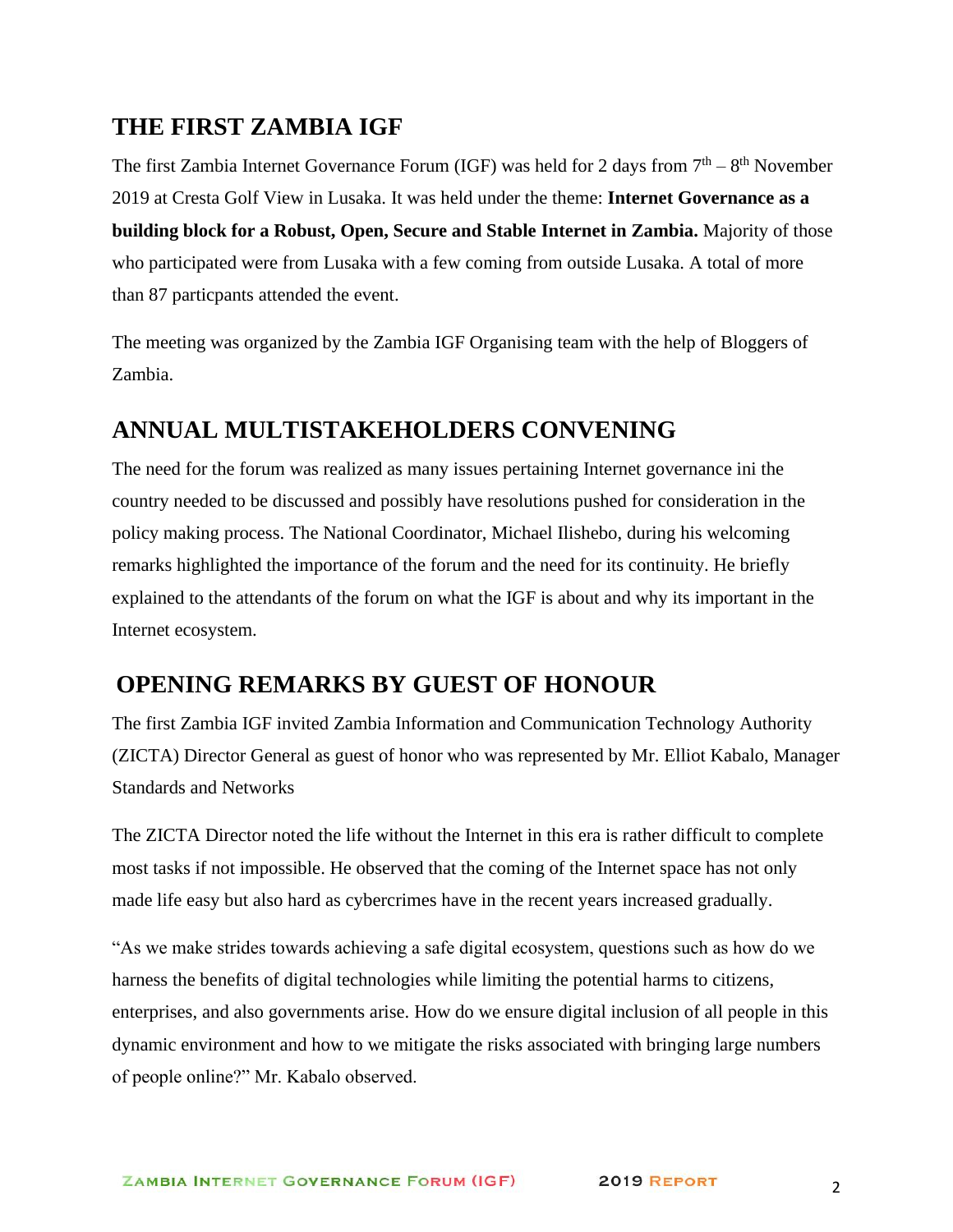The ZICTA director general noted that platform such as the national IGF are key in addressing challenges and risks that might come with the dawn of the new age. The time is now ripe for such a forum in Zambia, and am glad that key stakeholders from government, intergovernmental organisations, the private sector, technical community, civil society organisations as well as the academia are all part of this forum. The multi-stakeholder approach to the IGF helps address issues pertaining the Internet space from all walks of life.

The director general however challenged the attendants and Internet users to consider working on content that embraces local languages including having web and mobile platforms that incorporate local language.

"Of relevant importance also is the development of appropriate Zambian content and applications in all the seven (7) local languages. This, no doubt, will contribute to the enhancement of citizens' digital literacy skills which is critical not only in fostering digital inclusion but promote local participation in content generation," Mr. Kabalo noted in his opening remarks

#### <span id="page-3-0"></span>**ZAMBIAN INTERNET GOVERNANCE**

• Every voice on the Internet counts as it contributes to bringing people together.

Participants share the challenges that come with Internet and good practices of the Internet:

- Hostile places such as Chad and Sudan they have given respect to the Internet because it's a place of trade and what keeps the economies survive besides now trading has now moved from the physical place to the Internet.
- Zambia was a pioneer of the Internet but it has been beaten by the rest of the world. There has been no environment to promote proper usage as well as exploitation of the Internet space in Zambia. Further, there has been reluctance till now to develop solution for the locals as well as local content. On another end, regulations around the Internet have stood as a hindrance to exploiting the Internet usage to translate into development for the majority Zambians.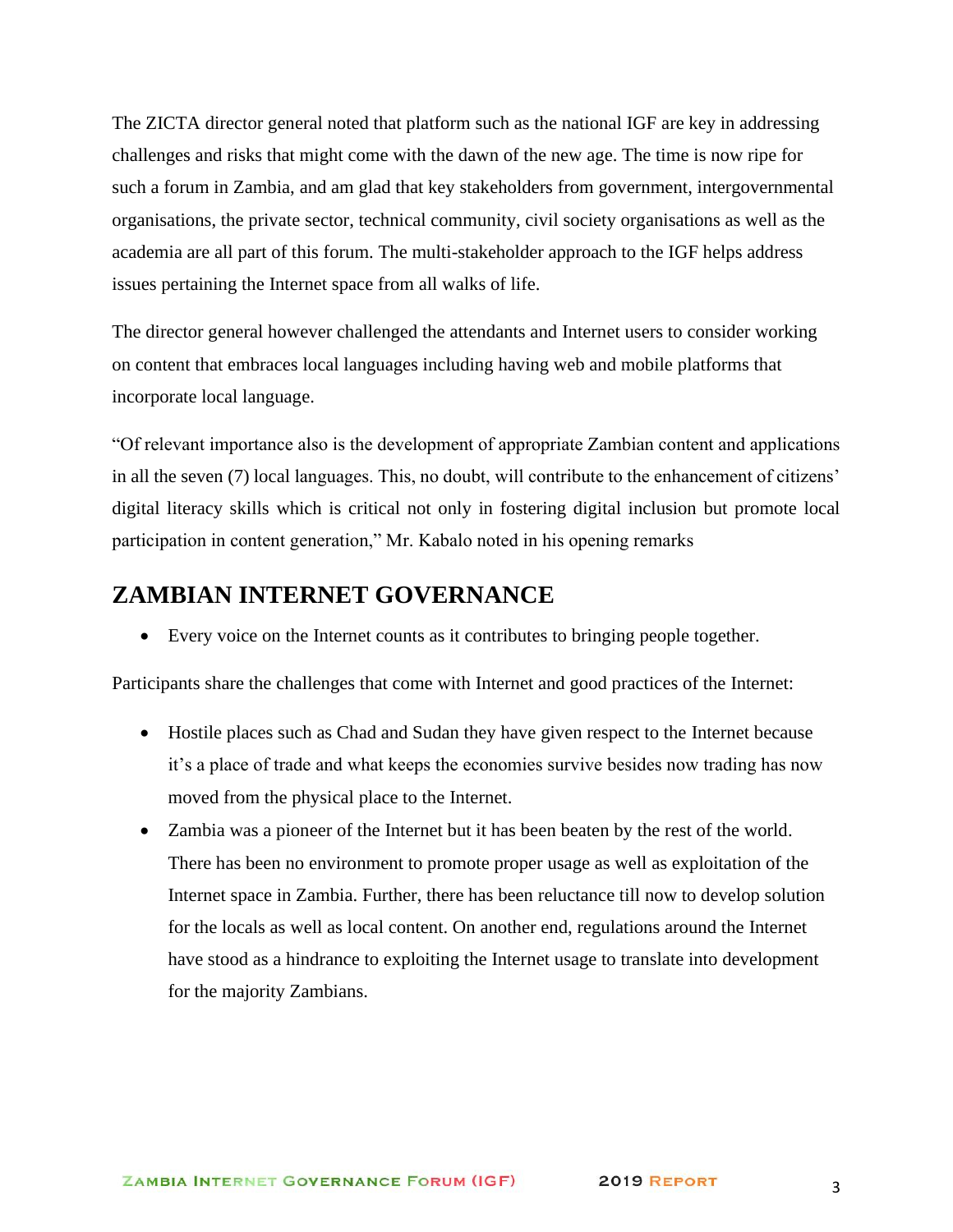#### <span id="page-4-0"></span>**Youth IGF**

- The youth IGF meets the voices of young people through this forum. This year, the Youth IGF couldn't hold due to limited funding, but will hold next year before the Zambia IGF
- ISOC is also pushing through its existence in Zambia also to do with Internet issues and of course involving young people. It was approved in September and is currently working on local registration and other documentation before their launch. Hopefully, by January 2020 the Internet Society (ISOC) Zambia Chapter will be launched.
- Zambia IGF is a nonprofit making organization but it is a place where people meet to interact, exchange Ideas and find the common group on how best we can use the Internet to our best advantages.
- Zambia's IGF sustainability is dependent on the resources available. This year, the funds were released a bit late due to the delay in finalizing the documentation to facilitate the early release of the funds. We hope to have other partners come on board so that we can sponsor people from other towns to attend the IGF

#### <span id="page-4-1"></span>**The Zambian Internet Space**

- Internet governance involves content creation and the Internet now is the market place for everyone dealing with different things. However, there is need for us to promote local language usage on the Internet. This means starting from social media, we must encourage others to use local language so that participation on the Internet should not exclude those who do not use the English language. This will help even in strides to have increased Internet access under the Internet Society's Internet for everyone.
- One of the reasons why Zambians don't use the Internet is because language has been a barrier as most of the content online is in English which leads to English being a barrier to increased Internet access.

## <span id="page-4-2"></span>**ccTLDs: HAVING A .ZM DOMAIN**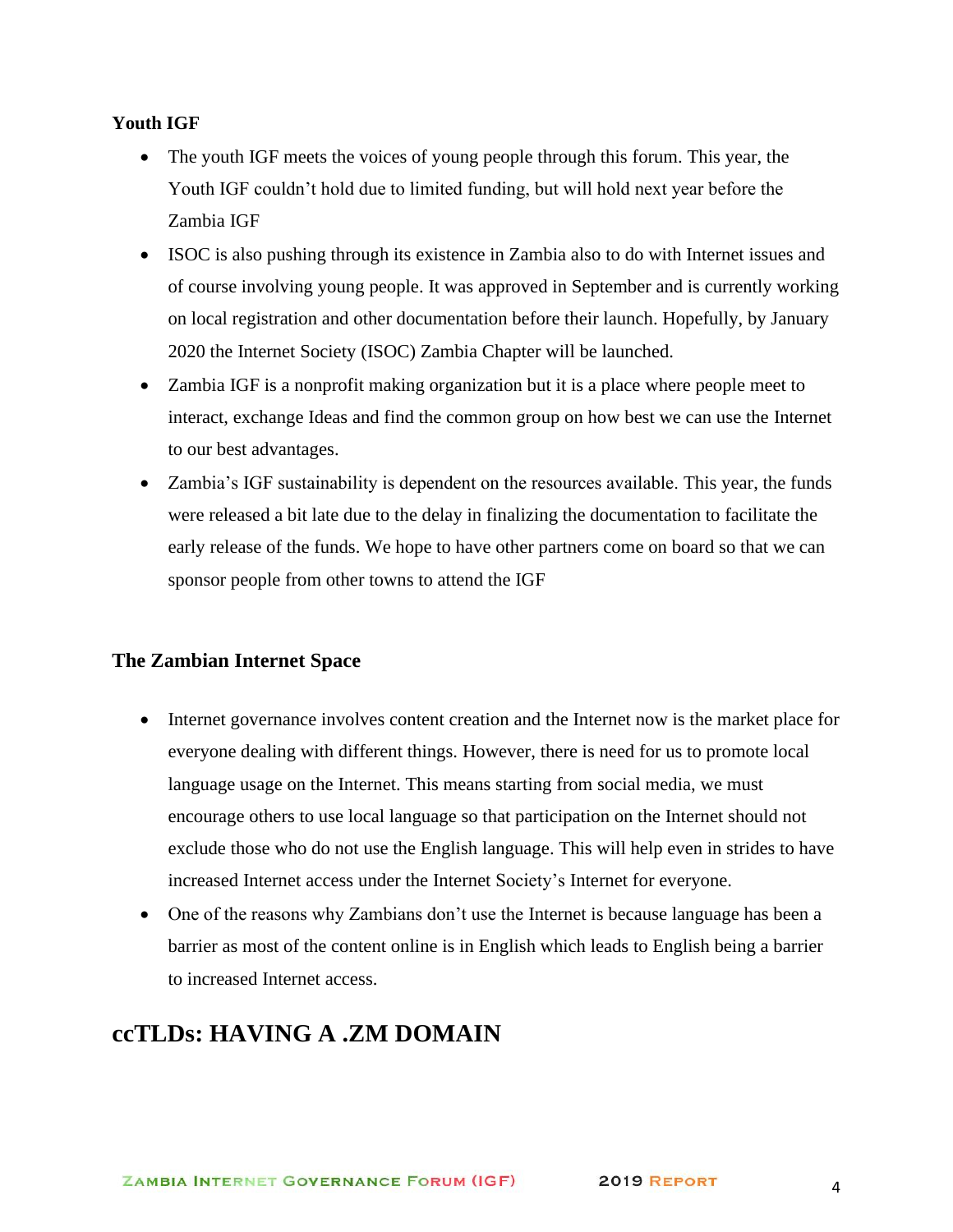#### *By Christina Chibesakunda – ZICTA Engineer*

Zambia has over 5, 000 registered .zm domains of which the ZICTA does not register rather regulates the use of the ccTLD. At the moment, there are no individual developers that offer the .zm domain. Considering ZICTA does not manage the .zm domain, it gave room for telecoms to offer the domains to those who wish to use the .zm domain.

Among the .zm domains that can be obtained include; .edu.zm, .com.zm, .co.zm, .biz.zm, .ac.zm and .org.zm among others. As it stands, telecoms like Airtel, Zamtel, ZAMNET, Liquid Telecom, Paratus among others have been given the mandate by ZICTA to register the .zm domain.

Challenges the .zm domain currently faces include;

- $\triangleright$  Cost of having a .zm domain is expensive compared to a .com domain.
- $\triangleright$  The authority (ZICTA) hasn't been able to market the .zm domain despite the enormous benefits that could come with having a localised domain.
- $\triangleright$  At the moment there is no law that allows individuals to be able to offer the .zm domain.
- $\triangleright$  The .zm domain have been observed to be slow and sometimes lag on updates and performance thus many people/companies opting for .com domains due to their efficiency compared to the .zm websites.

## <span id="page-5-0"></span>**PANEL DISCUSSION: CYBER LAWS IN ZAMBIA**

- It was noted that Cyber Laws are indeed needed, with these laws we are not saying **no** but what we are saying is government should consult the right people, organizations, committees and any other important key people.
- Instead our laws as a country are reactive to our current situation; after which they will be of no value; we need laws that will stand taste of time when we make them.
- Cyber laws are required, although they do not have to fight the outsiders with apps or content, rather we need to harmonies our cyber law with international laws.
- What the government needs to do is to sensitize the people about social media and should never get tired of doing that considering life revolves around the digital world.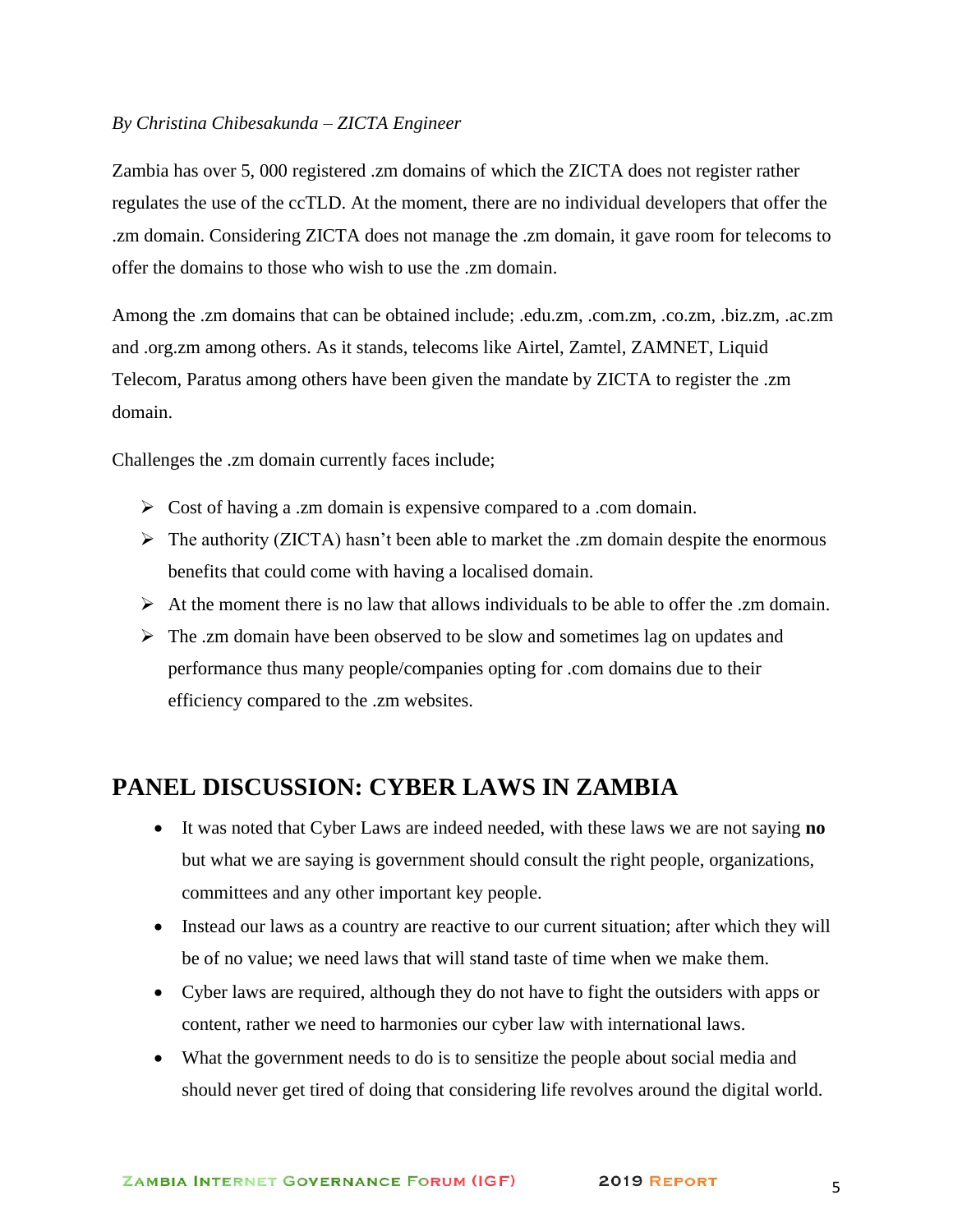• We need responsible people to take responsibility on using social media which largely depends on the sensitization that government and other players in the Internet space should start doing on what being responsible online entails.

## <span id="page-6-0"></span>**OPEN SESSION: COMMENTS ON CYBER LAWS IN ZAMBIA**

- The problem is that we look at the state being the enemy. The laws will not always be on our side, in protecting others, sometimes they infringe other people's freedom. Laws are necessary to protect individuals who maybe potential victims online considering the space is new for many. The laws will keep changing to accommodate
- We need to find a better way to charge tax on these social apps rather taxing because the other industries in the country are losing out or not making profit. There's need for the industry to come up with the creative content and initiative how best or alternatively can make profit.
- What we need is to be regulated and not taxed. We cannot do away with laws, laws are prone to changes because the world is changing so they cannot be weakened but only strengthened. Laws are only introduced after an innovation, mostly laws are catching up with technological trends.

## <span id="page-6-1"></span>**PANEL DISCUSSION: SOCIAL MEDIA TAX**

- The Internet is a place where freedom of expression is upheld. In Zambia, there are a lot of laws that regulate and somewhat limit this freedom of expression even online. Following the Zambia IGF, it was observed that government should consult widely on from relevant stakeholders in the Internet space on what laws to change of consider before rushing to state what laws surrounding Internet governance are to be implemented.
- Currently the government wants to impose TAX on social media. The argument is that social media has reduced revenue for telecoms as calls are being done online which is less costly and telecoms are losing money through those call.
- From the panelists during the sessions, it was observed that the TAX will limit the amplification of voices and from accessing the Internet. Social media tax is seems to be a way of taxing citizens for using platforms that were development for communication and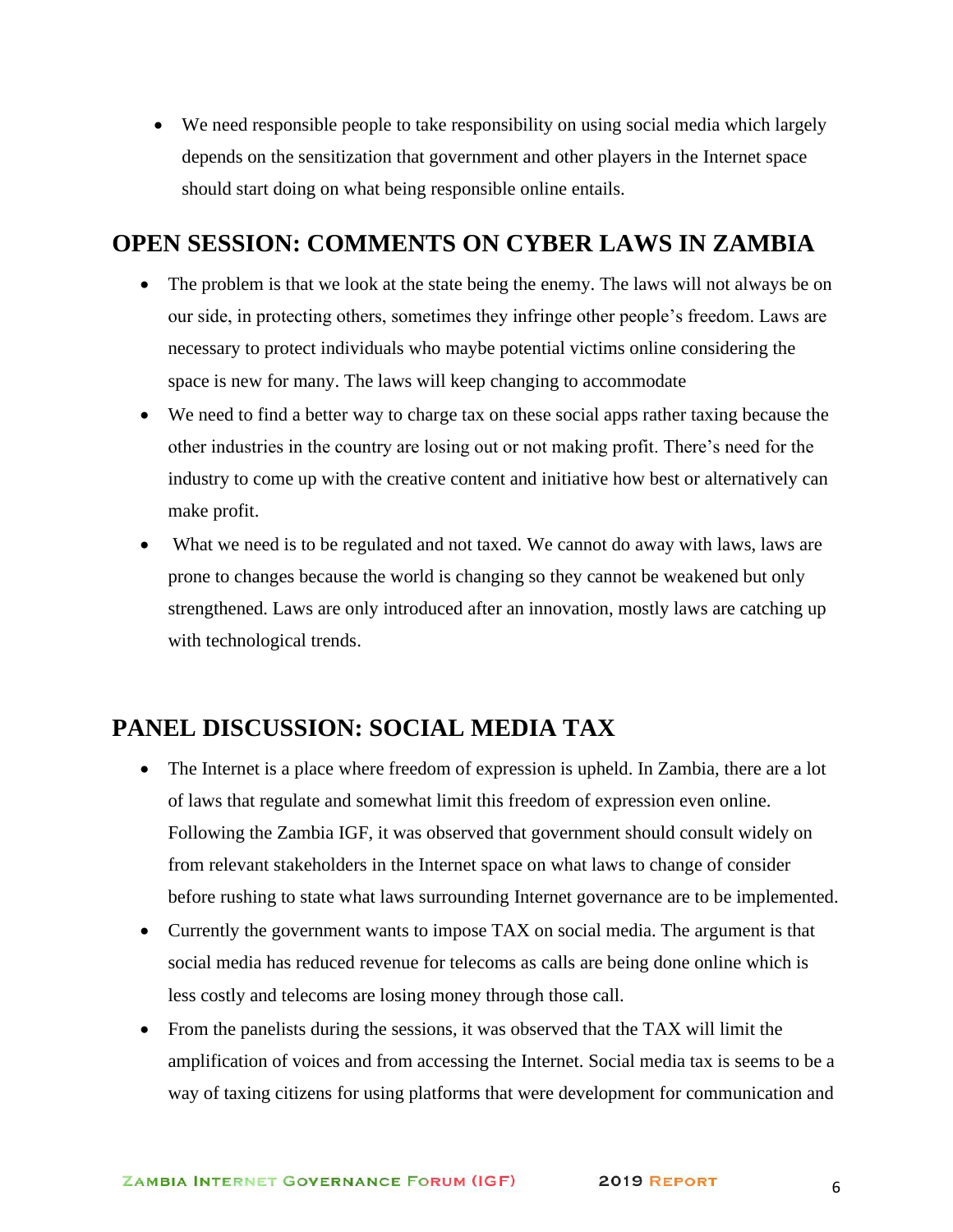interaction. Panelists argued that creative works on the Internet do not need qualifications but just a creative mind. What government should instead do is create laws or policies that encourage citizens to be creative so that they can use the Internet to foster development through such platforms.

"Young people are isolated from a platform where they can create content online. We are closing the space for young people to express their innovativeness by introducing more tax on platforms that have to be free….. What we need is to come up with laws that bring positivity rather than the ones that stops people to express the creativity."

- Women are certainly trying to catch up with IT the gender gap is wide. Taxing social media platforms will let women not fully participate fully. Taxing will lead pushing women backwards with technology. Social media is no longer social media but it's an exchange place, place of business and other important activities. Introducing social media tax is introducing another tax on a same service. We taxed upon purchasing airtime and now government wants to introduce another tax… why double tax?
- This will block people from interacting with the world because of taxes that are being introduced every day. Having access to social media is a necessity, as a country (government), let's find a way improve our infrastructures and these telecommunication providers they are in it for business. Adding barriers to social media that's a way of allowing our economy to go down. Social media usage is likely to close down or shrink because of tax restrictions.
- It's important to engage young people to be innovative that way these young people will be coming up with their own competitive apps that the government can tax.
- Social media is a platform that updates the trends around the world and if that is blocked from the citizen how then we will know what's going on around the world?
- Government should not focus on fighting the fourth industrial revolution looking at how far we are in terms of catching up, pleasing. Instead government and the people should unite in fighting to reduce the cost of data and data having an expiry date.
- **Has the state been properly accounting for the other tax that it has imposed on its people? Or is it going to be another tax that is collected and disappears in thin air without proper explanation? What is the motive to TAX the sites that we did not**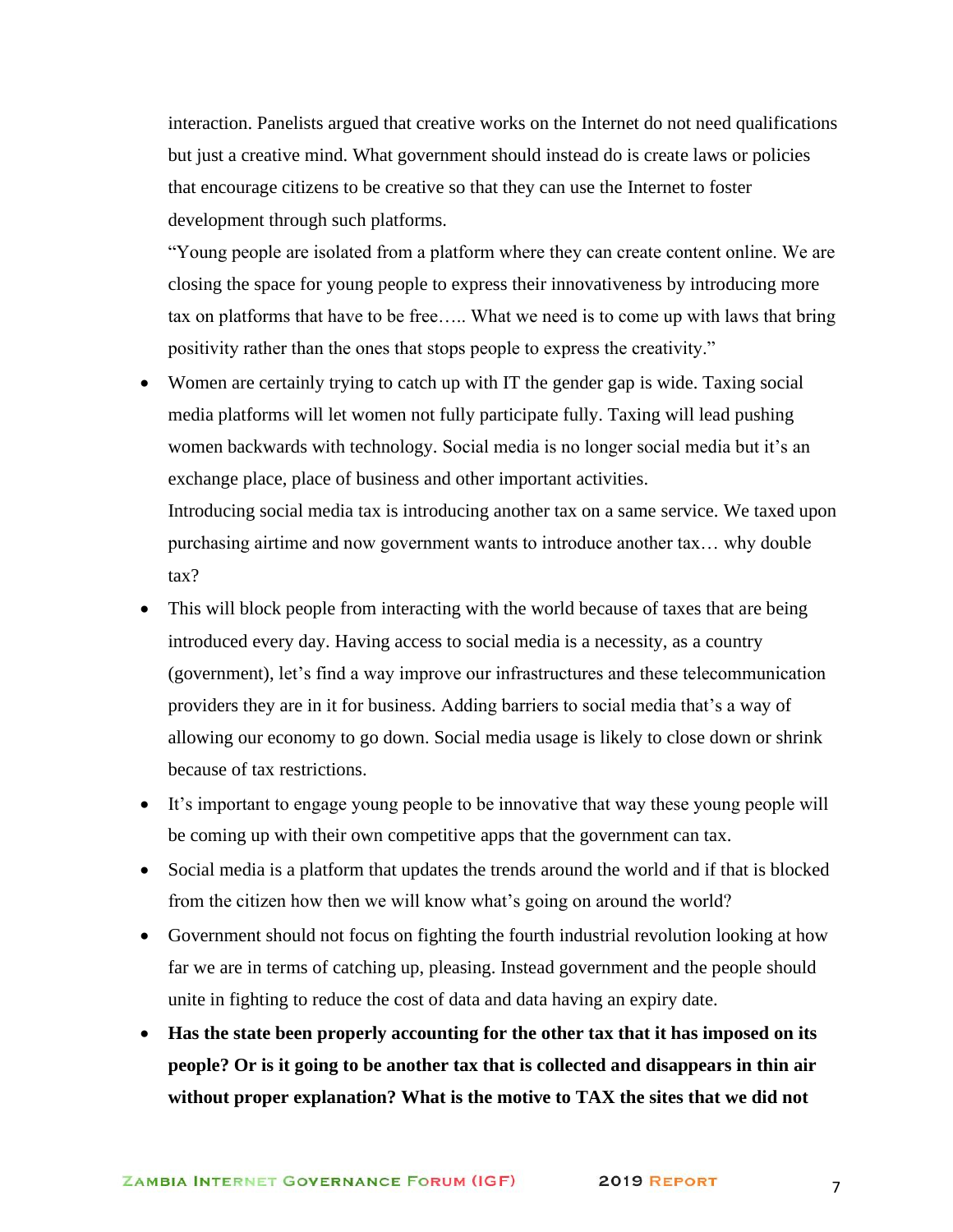**create? Social media tax raises questions; where will the tax go and how does it improve people's lives as well as who is benefiting from the tax at the expense of Internet users?** 

#### <span id="page-8-0"></span>**FREEDOM OF EXPRESSION IN DIGITAL ERA**

- Digital rights are rights that we enjoy online such as freedom of expression, information and so forth. The laws that we enjoy offline are the same laws that should be on online spaces. What are the perimeters of freedom of expression online? Government should not jump to online space and govern when they haven't fixed the physical space.
- The proposed cyber security bill has its clauses that seem to invade the right to privacy such as confiscating of gadgets if government suspects you of something.

## <span id="page-8-1"></span>**CONCERNS ON SOCIAL MEDIA PLATFORMS**

- Most women are left behind with technology and yet the Internet has a lot of opportunity but at the same time government want to restrict that opportunity for instance by the introduction of social media tax. The Internet has a lot of positive things that can build the nation to greater highest with less effort by the click of a button.
- How can we use the Internet to enhance human rights?
- There's a lot of things that we can access on the Internet if we used it with due diligence bearing in mind that we need to use the Internet with care.
- We need to look at targetable solutions to regulate the Internet other than focusing much on the consequences. We are Internet natives which is a new normal so government should get with the program.

## <span id="page-8-2"></span>**INTERNET HEALTH IN ZAMBIA**

Of course the Internet has helped a business man/ woman to boost their business and circulate information through digital marketing. Today in Zambia and across the globe, the Internet is something that one cannot do without. It is used for school work and research for students.

In Zambia, using the Internet is expressive for almost any use from working towards improving skills as well as socialization. The cost of accessing Internet; data is expensive hence it limits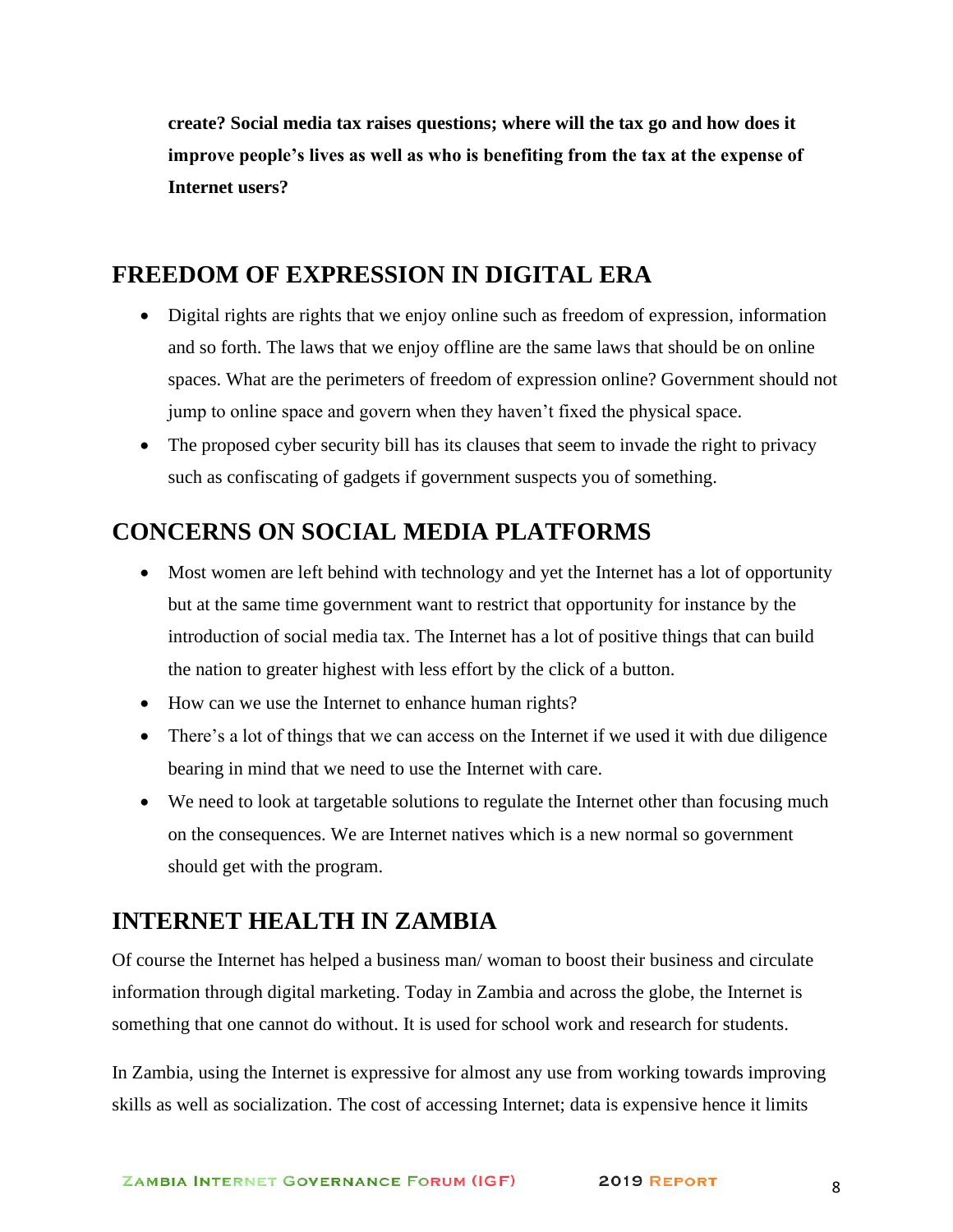people to be on social media following social media packages. This in a way has skewed the Internet in Zambia to having over 70% Internet users using the Internet for social media.

It was also observed that Government should take advantage with these millennial that are digital data powered age to improve the economy. This is through deliberate measures to encourage telecoms to avoid skewing Internet usage to social media but promote other platforms as well.

### <span id="page-9-0"></span>**SENSITISATION ON INTERNET AND SOCIAL MEDIA USAGE**

- Few people are equipped on how to use social media which showed the need to increase awareness on social media usage as well as responsible usage of social media. If there are people working to raise awareness, then it hasn't given us the impact needed. We should have so many key player is raising awareness or sensitizing the people about the Internet. If this is properly done will surely minimize the damage on the Internet.
- In the digital world everything that goes up does not come down so let us be wise about using the Internet. What goes online is rarely deleted even when a delete button is pressed.

The last day of the IGF ended on the note with calls to have preparations for the next IGF early enough to allow for participants to prepare including those outside the location of the event.